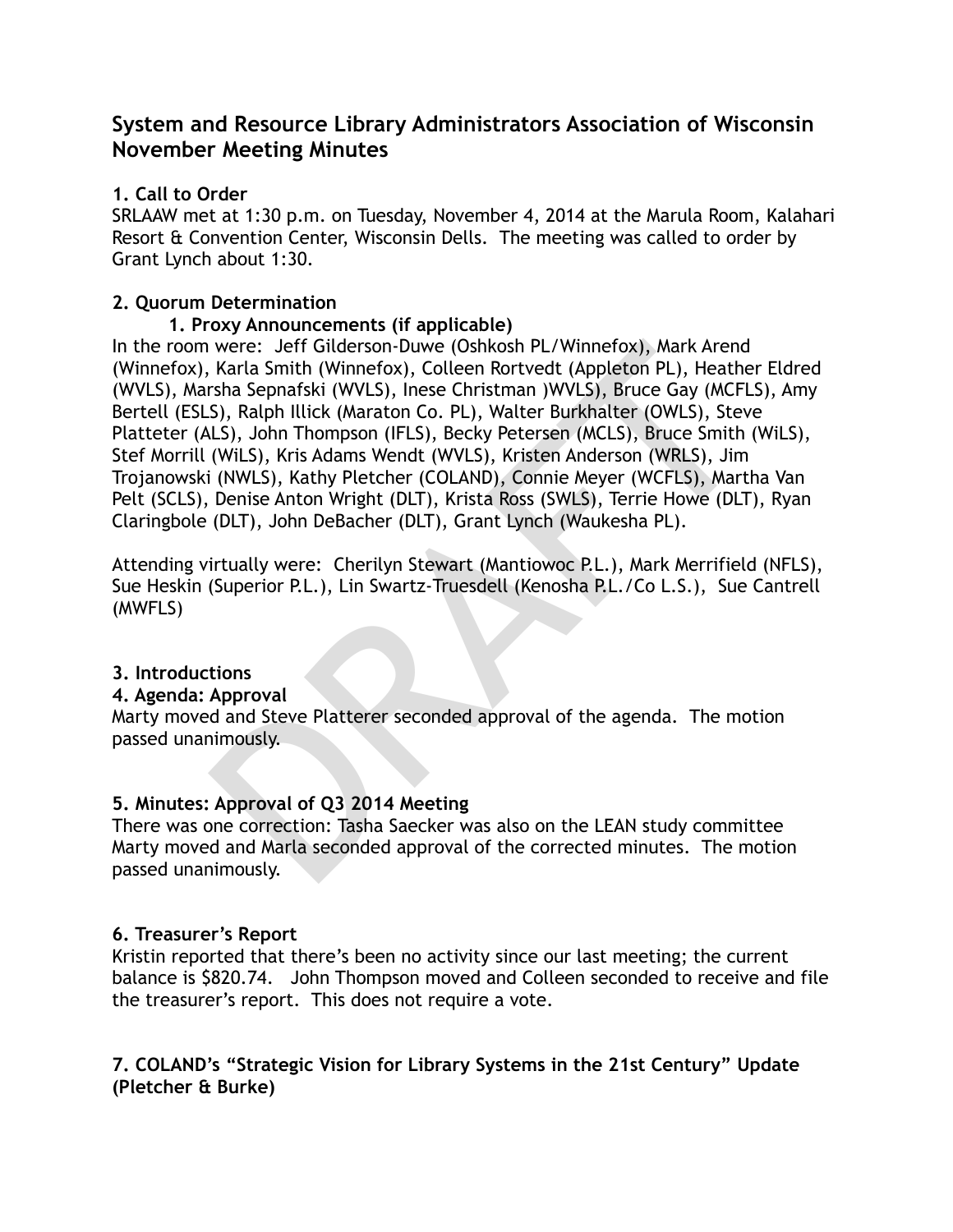COLAND study: Kathy Pletcher reported on behalf of the work group. The group has been gathering data and studying it since July. Their charge was to look at a strategic vision for the direction of library systems in the 21<sup>st</sup> century. Systems were created in the pre-internet and PC age when libraries were more print-oriented. Their group focused on the big picture: what is the desired state for systems in 5 years or 10 years.

This is a strategic direction, not an implementation plan. COLAND will be looking at both implementation and funding. The goal is to provide the best services we can with the money available. There is little chance of increased funding in the future. Changes will be coming and COLAND wants to be able to influence them.

It be coming and COLAND wants to be able to influence them.<br>
Yests on 11/14 and will be making recommendations to Sup. Evers<br>
re next SRLAAW meeting is scheduled for 2/16. There was discus<br>
wanted to hold a special meeting COLAND meets on 11/14 and will be making recommendations to Sup. Evers in January. The next SRLAAW meeting is scheduled for 2/16. There was discussion of whether we wanted to hold a special meeting after COLAND's November meeting. Consensus to wait until after their meeting and decide then.

#### **8. WiscNet Presentation (John Pederson, Director of Communications, WiscNet)**  John thanked us for our efforts in 2011.

### **9. Technology Competencies Status Update (Van Pelt)**

Cindy Weber from SCLS is on the committee to develop competencies for system staff. They are dividing skills that staff at all libraries should have into three levels:

- Basic-all library staff need to know these
- Intermediate—several staff need to know these, but not all
- Expert—only one or two staff need to know these

#### **10. Workforce Innovation and Opportunities Act (WIOA) Federal Funding (DeBacher)**

There are several opportunities in this program for libraries to get funding or to partner with Vo-Tech Colleges or DWD and for funding for possible BadgerLink resources. Public libraries fill the role of providing services to Life-Long Learners, while Community Colleges provide more formal education. "We need to build connections with other agencies to trumpet libraries as advocates for Life-Long Learners and job-finding support."

The information below is from John's email after the meeting:

- Information will be updated as the program develops on <http://www.doleta.gov/wioa/>
- For the most part, the act takes effect July 1, 2015, the year after enactment
- Implementation is still in development--six large "town hall" meetings held nationally for large stakeholders as well as webinars--available on site above
- The U.S. Department of Education's Office of Special Education and Rehabilitative Services (OSERS) and Office of Career, Technical, and Adult Education (OCTAE) invited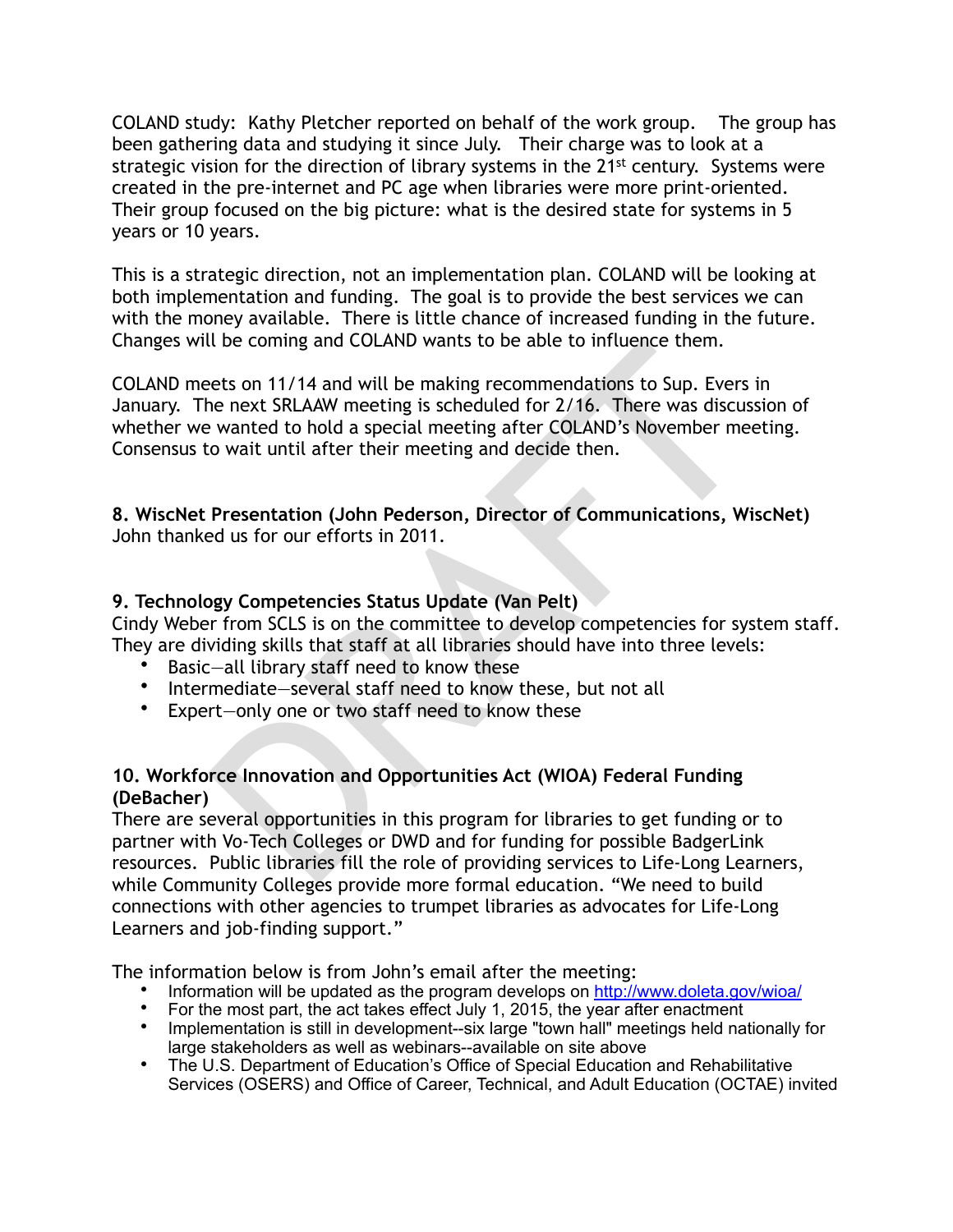comments and recommendations through 8/24. Results on implementation are not yet available

- Department of Labor (DOL), Department of Education (ED) and Department of Health and Human Services (HHS) must publish Notices of Proposed Rulemaking to implement WIOA (No later than 180 days after enactment)
- We have already been connected to DWD in regard to the Job Service Centers and unemployment in Wisconsin. Martha Berninger will continue in contact with them to stay apprised on their plans (and any funding) for expansion of the Job Service Satellite program
- John DeBacher (that's me) has been in touch with Sheila Briggs, Asst. State Superintendent for Curriculum and Instruction, and Sharon Wendt, Director for the Career and Technical Education Team, as well as the Superintendent's staff liaisons to the Governor's Office and the Legislature. Tessa Michaelson Schmidt will build relationships with Department of Children and Families to ascertain what is communicated to those agencies about the WIOA as it develops
- ALA's webinar last week (archive): http://www.districtdispatch.org/2014/10/webinararchive-available-2-2-billion-reasons-libraries-care-wioa/

### **11. Affiliated Organization Reports (if necessary)**

### **1. DLT**

iovernor's Office and the Legislature. [T](http://www.districtdispatch.org/2014/10/webinar-archive-available-2-2-billion-reasons-libraries-care-wioa/)essa Michaelson Schmidt will builentonships with Department of Children and Families to assertain what is twebinar last week (archive): http://www.districtdispatch.org/2014/10/we<br>e-a John reported on the ILEAD program http://pld.dpi.wi.gov/pld\_ileadusawi, funded by IMLS. Wisconsin is one of 10 states doing this. There will be three 4-day sessions at the Heidel House in Green Lake. They hope to encourage multitype collaboration. Applications to this program are due on 11/21.

Ryan reported they are beginning talks for the next BCN contract. They'll be asking for input from libraries to work out demand, pricing and how much USF funds to request for the next project. 97 libraries don't use TEACH or use another line in addition to TEACH.

He asked that those involved in the fiber project send in estimates or invoices for internal costs.

John reported that our next year's LSTA funding is unknown. We had a MOE shortfall for 2015 which would affect 2015 – 2017. We applied for a waiver. It was denied and we are appealing.

LSTA Advisory Committee is meeting on 11/19 and would like suggestions for 2016 grant areas.

# **2. WiLS**

Stef reported that Recollection Wisconsin will become a service hub for the Digital Public Library of America (DPLA). DPLA is national platform for gathering together historical metadata from museums, libraries, etc.

DPLA has two types of hubs: content and service. Content hubs are big single institutions with lots of data (Harvard/Princeton size). Wisconsin does not have any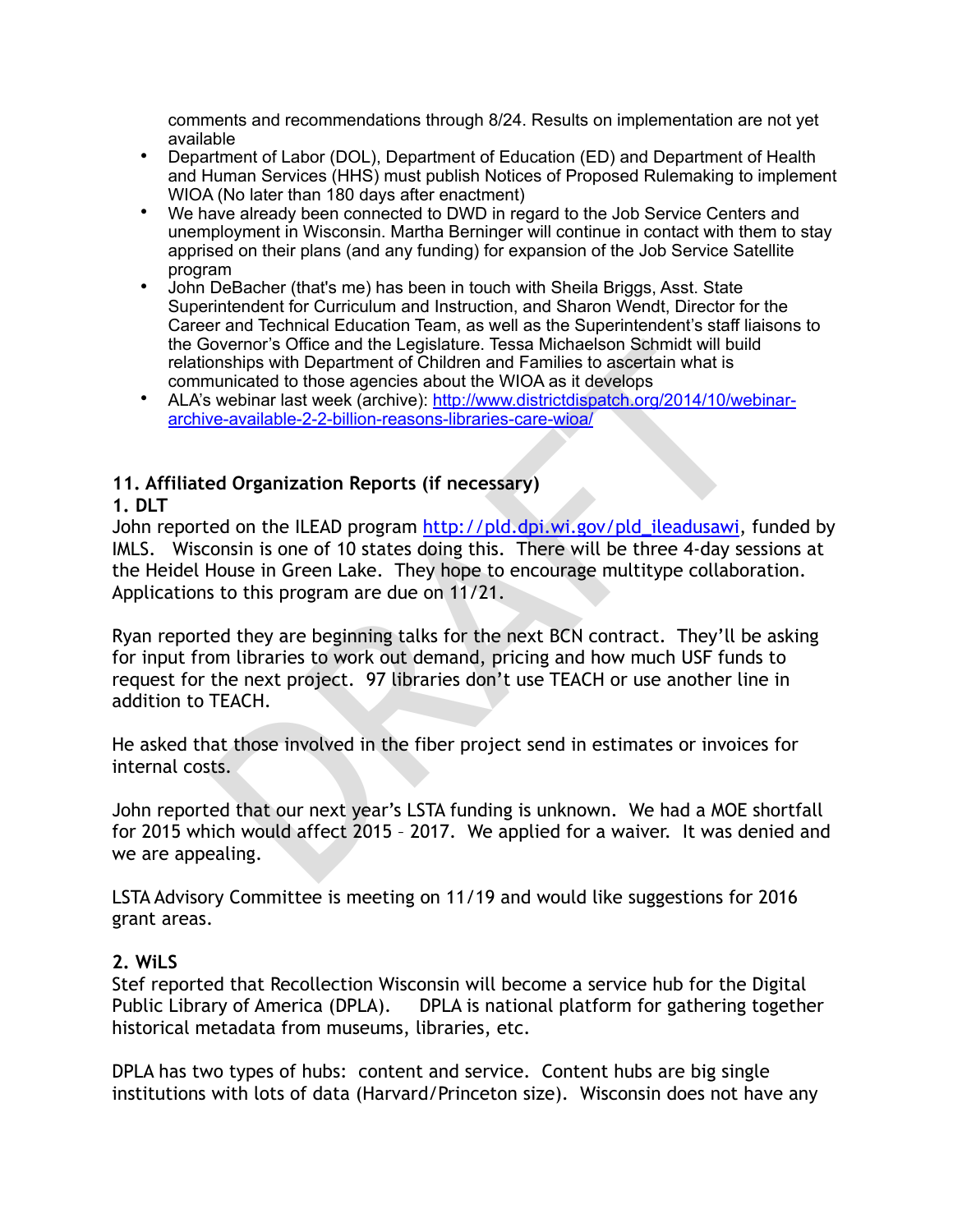institutions of that size. Service hubs aggregate content from smaller institutions in a geographic area. Another role of service hub is training: help with digitization, metadata, digital preservation. Recollection Wisconsin is already doing this on a state basis. This will be a collaborative project with the State Historical Society, UW libraries, Milwaukee PL, and others. WiLS is looking for funding to support this and is asking SRLAAW to help by locate grant sources, writing letters of support, and telling libraries that may want to partner on this.

Terrie suggested IMLS funds might be available.

### **3. WPLC**

Marty reminded everyone that WPLC would be meeting at 4:00

# **4. WLA**

Marty's written report from Plumer is attached to these minutes.

# **5. COLAND**

No separate report, as this was covered earlier.

### **12. Member Roundtable**

John Thompson moved and Marty seconded we adjourn. We adjourned at 2:53

nded everyone that WPLC would be meeting at 4:00<br>tten report from Plumer is attached to these minutes.<br>Preport, as this was covered earlier.<br>The Roundtable<br>poson moved and Marty seconded we adjourn. We adjourned at 2:<br>eeti **13. Next Meeting Announcement - Q1 2015 @ SCLS, Monday, February 16 (Time TBD)** 

Respectfully submitted, Mark Arend